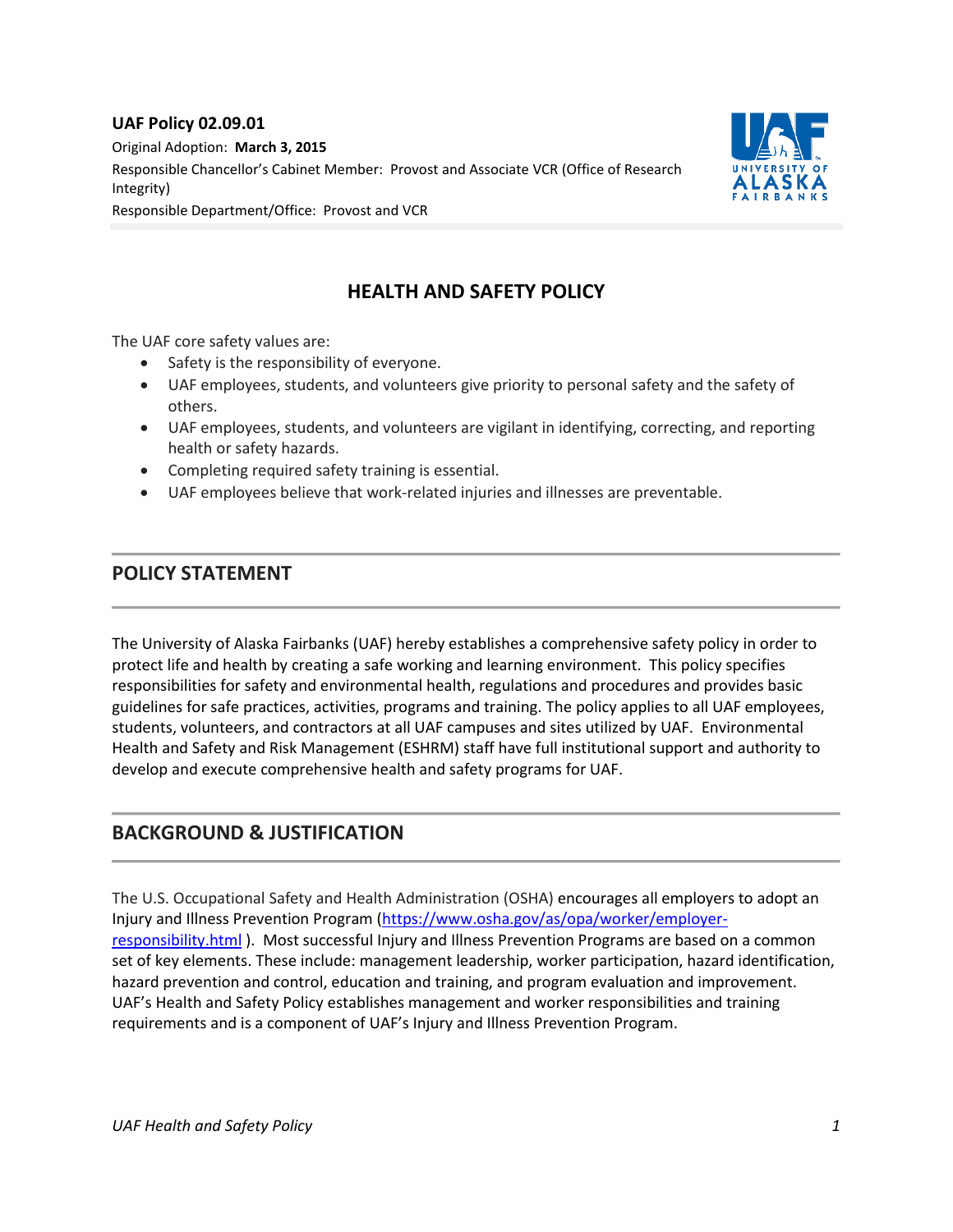### **DEFINITIONS**

**Basic Safety Training Requirements** are the group of required trainings established by EHSRM and posted as such at the EHSRM website [\(http://www.uaf.edu/safety/training/\)](http://www.uaf.edu/safety/training/).

**Contractor** is an individual or business that conducts work in as specified in a contract with UAF, or in a contract with the UA system, if that work is being conducted at UAF owned or leased facilities or property.

**Employee** is anyone who is employed by the University of Alaska.

**Environmental Health and Safety and Risk Management (EHSRM)** is the UAF office that provides technical environmental health, regulatory and related safety, and operational risk management services to the colleges and departments of the University of Alaska Fairbanks (UAF).

**Hazard communications programs** are a common and coherent approach to classifying chemicals and communicating hazard information on labels and safety data sheets.

**Job Hazard Analysis (JHA)** is the breakdown of a job into its component steps and then the evaluation of each step to identify hazards. Each hazard is then corrected or a method of worker protection is identified. Additional requirements for worker training, certification, authorization, etc., may also be identified.

**Student** is an individual enrolled in at least one UAF credit or non-credit course.

**Visitor** is an individual who is in a UAF facility or on UAF property, but is not a university student, employee, contractor or contractor employee, or volunteer.

**Volunteer,** as defined by Federal law under the federal Fair Labor Standards Act, (FLSA), is an individual that provides services, in this case services to the University, without any expectation of compensation, and without any coercion or intimidation.

## **RESPONSIBILITIES & PROCEDURES**

- 1. UAF and its organizational units have the following responsibilities in fulfilling the institution's commitment to the health and safety of employees, students, volunteers, and visitors:
	- 1.1 UAF activities shall be conducted in accordance with applicable health and safety laws, regulations, and codes, such as those established by the State of Alaska, National Fire Protection Association (NFPA), American National Standards Institute (ANSI), Occupational Health and Safety Administration (OSHA), Environmental Protection Agency (EPA), US Department of Transportation (DOT), Nuclear Regulatory Commission (NRC), and other similar agencies that govern the design, construction, operation, use and maintenance of UAF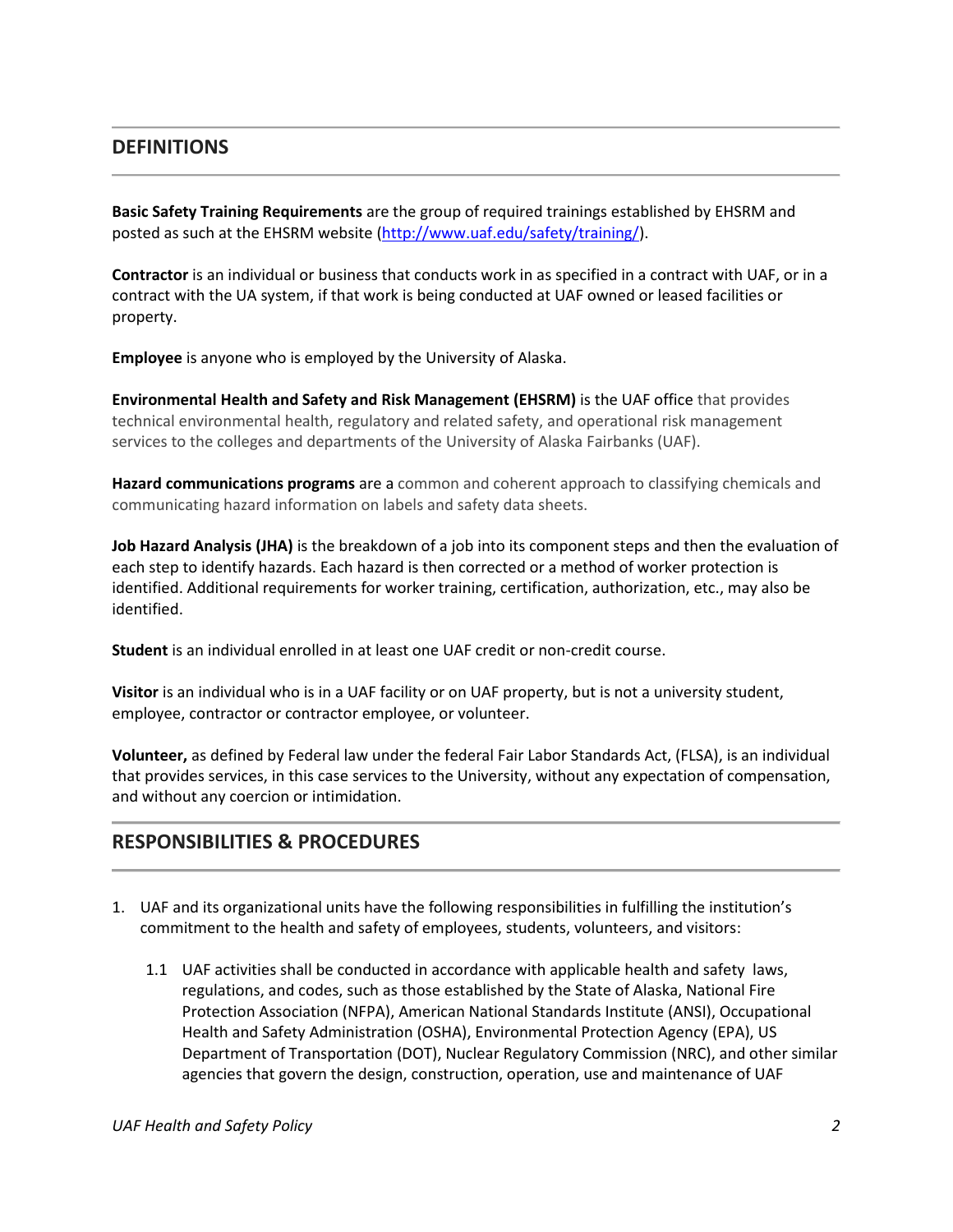facilities and the conduct of University activities in locations both within and outside of university facilities.

- 1.2 UAF will provide information, training, and safeguards to employees, students, volunteers, and contractors regarding health and safety hazards. In addition, UAF will provide to the surrounding community information regarding environmental health hazards arising from operations and activities at the University as required by applicable regulations.
- 1.3 UAF will install and maintain facilities and equipment in accordance with recognized and accepted standards essential to reduce or prevent exposure to hazards of employees, students, volunteers, contractors and visitors.
- 1.4 UAF will provide appropriate personal protective equipment to all employees at University expense when engineering or administrative controls are not adequate to minimize exposure.
- 1.5 UAF will provide medical services as required by law and as may be dictated by existing circumstances or programs.
- 1.6 UAF Environmental, Health, Safety and Risk Management (EHSRM) will develop and execute comprehensive health and safety programs for the university. These programs will comply with all federal, state, and borough laws, codes, acts, regulations and standards relating to health and safety.
- 1.7 EHSRM will work closely with departments, safety committees, employees, students, and volunteers to promote compliance with this policy throughout the University.
- 1.8 Employees are afforded rights under OSHA's Whistleblower's Protection Program (http://www.whistleblowers.gov/). These rights include, but are not limited to, filing an OSHA complaint, participating in an inspection or talking to an inspector, seeking access to employer exposure and injury records, and raising a safety or health complaint. UAF will not tolerate adverse treatment of any employee exercising these rights. If an employee feels they have been retaliated or discriminated against for exercising these rights, they are encouraged to first seek consultation with EHSRM.
- 2. All University employees, students, and volunteers have the following responsibilities:
	- 2.1 Observing and following health and safety regulations, policies, and procedures
	- 2.2 Comply with applicable local, state, and federal laws and regulations. Including the recent Alaska Statute 28.35.161 *Use of electronic devices while driving; unlawful installation of television, monitor, or similar device*, which covers texting, communicating on a computer, or while a screen device is operating while driving [http://www.uaf.edu/police/alaskas-seatbelt](http://www.uaf.edu/police/alaskas-seatbelt-and-text/)[and-text/](http://www.uaf.edu/police/alaskas-seatbelt-and-text/)
	- 2.3 Completing mandatory health and safety training
	- 2.4 Promptly reporting to their supervisors or instructors all safety and health hazards or

violations and on-site incidents, injuries, and environmental illnesses

- 2.5 Giving due consideration to personal safety and the safety of others while performing assigned tasks
- 3. All UAF employees have the following responsibilities:

*UAF Health and Safety Policy 3*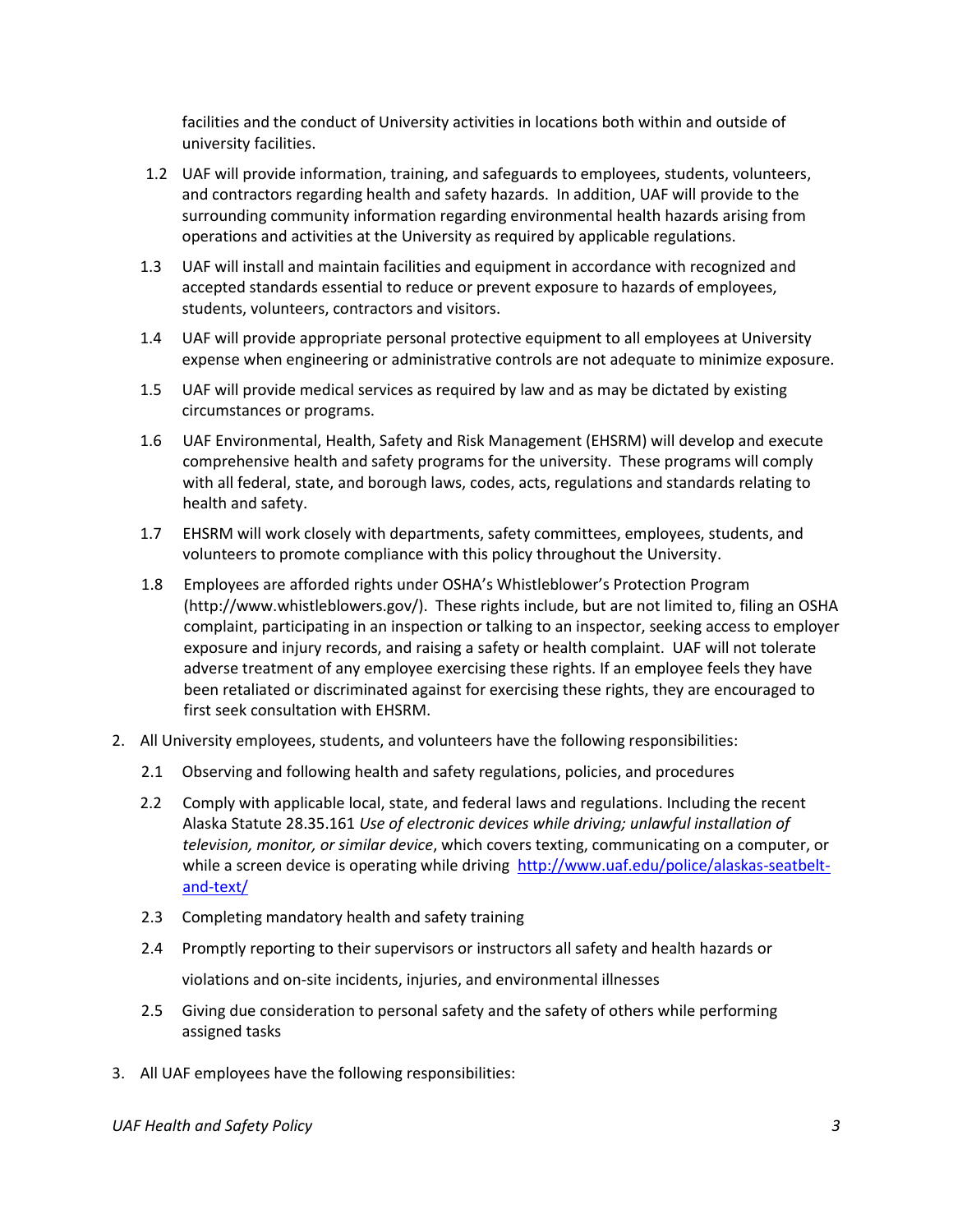- 3.1 Comply with this policy and all other University health and safety programs.
- 3.2 Know that all necessary warnings and precautionary measures are not contained in this document and that additional information and safety measures may be required in particular circumstances.
- 3.3 Complete and comply with:
	- Basic Safety Training Requirements as determined by EHSRM<http://www.uaf.edu/safety/>
	- Department Emergency Action Plan (DEAP) training (department specific; trained by supervisor or designee)
	- Supervisor Safety Training, if the individual is a supervisor
	- Driver Training (for those who drive UAF vehicles, personal vehicles on University business, or leased/rental cars on University business)
	- Title IX Training
	- Substance Abuse Policy
	- Protection of Minors Policy
	- All institution, department or unit, and protocol specific safety training
	- All grant specific required safety training
	- All state and federal required safety training
- 3.4 Inform a supervisor or instructor of any safety or health hazards in the workplace, University campuses, or University locations away from campuses such as research facilities, field sites, and leased spaces. Unsafe conditions, such as excessive noise, dust, odors, etc., presenting acute adverse health effects, should be reported promptly to EHSRM using the UAF Unsafe Condition Report found a[t http://www.uaf.edu/safety/.](http://www.uaf.edu/safety/)
- 3.5 Report to EHSRM any accident resulting in an in-patient hospitalization (admitted overnight), unconsciousness or death. The report must be made immediately but in no event later than four hours after receipt of information that the accident has occurred. Failure to report can result in fines to the department. All other work-related accidents/incidents must be reported to EHSRM within the guidelines posted a[t www.uaf.edu/safety.](http://www.uaf.edu/safety) **To report an accident or incident:**
	- EHSRM Office: 907-474-5413 **during normal work hours**
	- UAF Emergency Dispatch Center: 907-474-7721 **after hours, holidays and weekends**
- 3.6 Contact EHSRM immediately when workplace injuries or illness require transport for medical treatment.
- 3.7 Report injuries of students or volunteers who are engaged in work that benefits the University. <http://www.uaf.edu/safety/>
- 3.8 Comply with all vehicle rules and regulations. Report all vehicle accidents immediately. The driver is responsible for completing the appropriate vehicle incident report. <http://www.uaf.edu/safety/>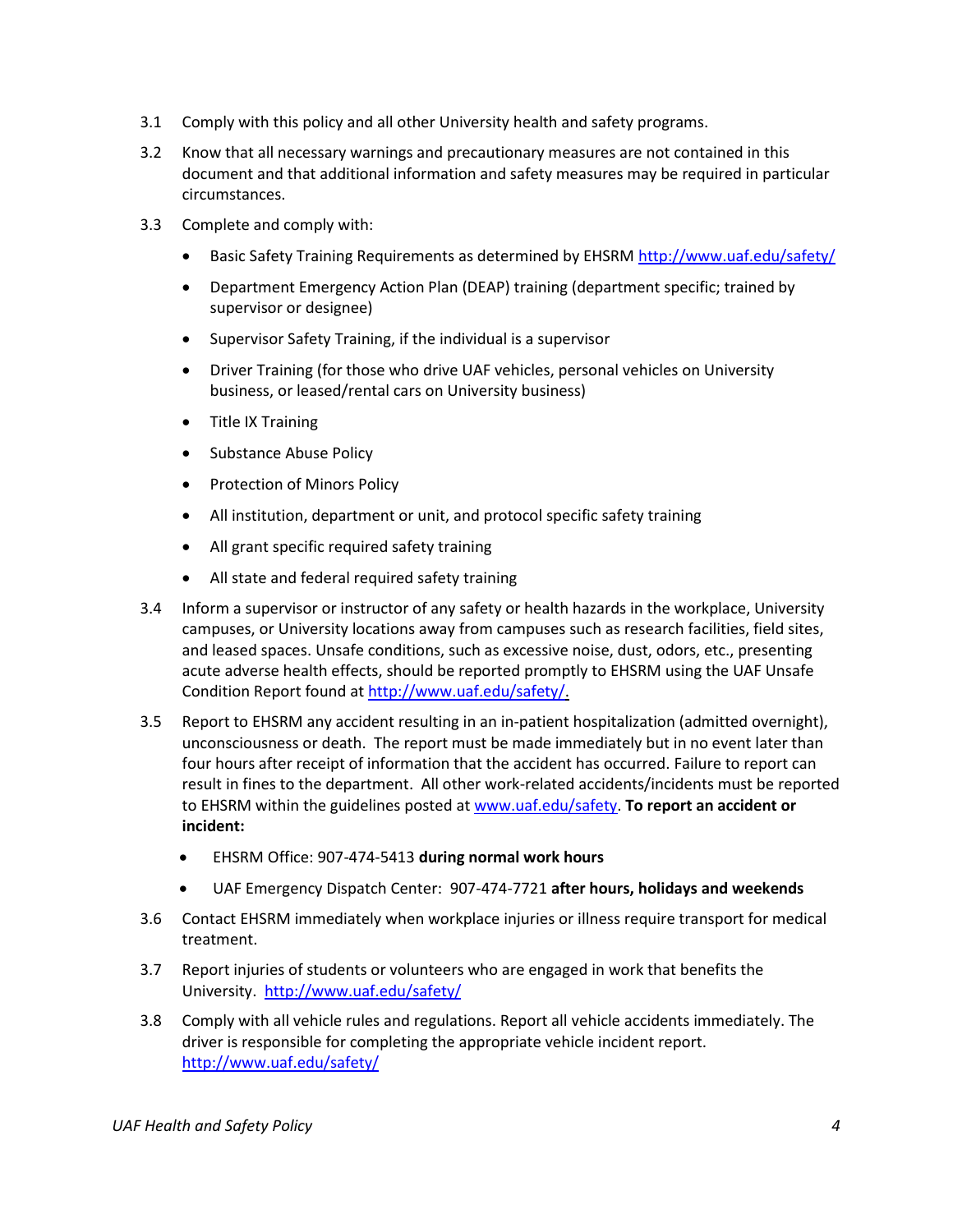- 3.9 Comply with rules for the use of flammable materials, microwaves, refrigerators, small appliances, heaters, and other fire hazards in the workplace: [www.uaf.edu/fire/prevention/Fire-Safety-Guidelines-for-UAF-3.doc](http://www.uaf.edu/fire/prevention/Fire-Safety-Guidelines-for-UAF-3.doc)
- 3.10 Properly manage hazardous material storage in accordance with University, state and federal requirements.

#### **The following individuals or offices have responsibilities in addition to those applying to all employees, as listed in section 3.1 through 3.11:**

- 3.11 UAF Chancellor
	- 3.11.1 Establish, oversee, and authorize health and safety programs and a system for assessing safety performance for the University.
- 3.12 Vice Chancellors, Associate Vice Chancellors, Deans, and Directors, in all locations under their control
	- 3.12.1 Reinforce the importance of health and safety and create a culture of health and safety in their unit(s).
	- 3.12.2 Implement the Health and Safety Policy and communicate its requirements for employees, students, and volunteers.
	- 3.12.3 Under the guidance of EHSRM, designate and empower safety coordinators for departments, units, or sections to promote compliance with the Health and Safety Policy and program requirements. They will ensure that individuals under their supervision have sufficient authority and support to properly implement health and safety regulations, policies, and procedures.
	- 3.12.4 Provide oversight of facilities, equipment, and practices to support a safe working and learning environment.
	- 3.12.5 Direct individuals, including, but not limited to, principal investigators, supervisors, regular, part-time and temporary employees, visiting professors, and students, to obtain any required safety training before working with hazardous chemicals, biohazardous agents, radiation or radioactive materials, or physical/mechanical hazards in their working or learning environments.
	- 3.12.6 Conduct a review and investigation of all work related illnesses, incidents, and work related injuries as needed to identify if there are workplace hazards that need to be corrected.
	- 3.12.7 Determine whether safety needs for unit/departments are met (e.g., training, personal protective equipment, and corrective measures including non-mandated items identified in safety audits).
	- 3.12.8 Incorporate workplace safety requirements and responsibilities into the position description and responsibility review. Workplace expectations should be communicated to each employee annually and at the time of hire.
	- 3.12.9 Communicate emergency action plans to all personnel to provide familiarity and coordination between facility personnel and emergency responders.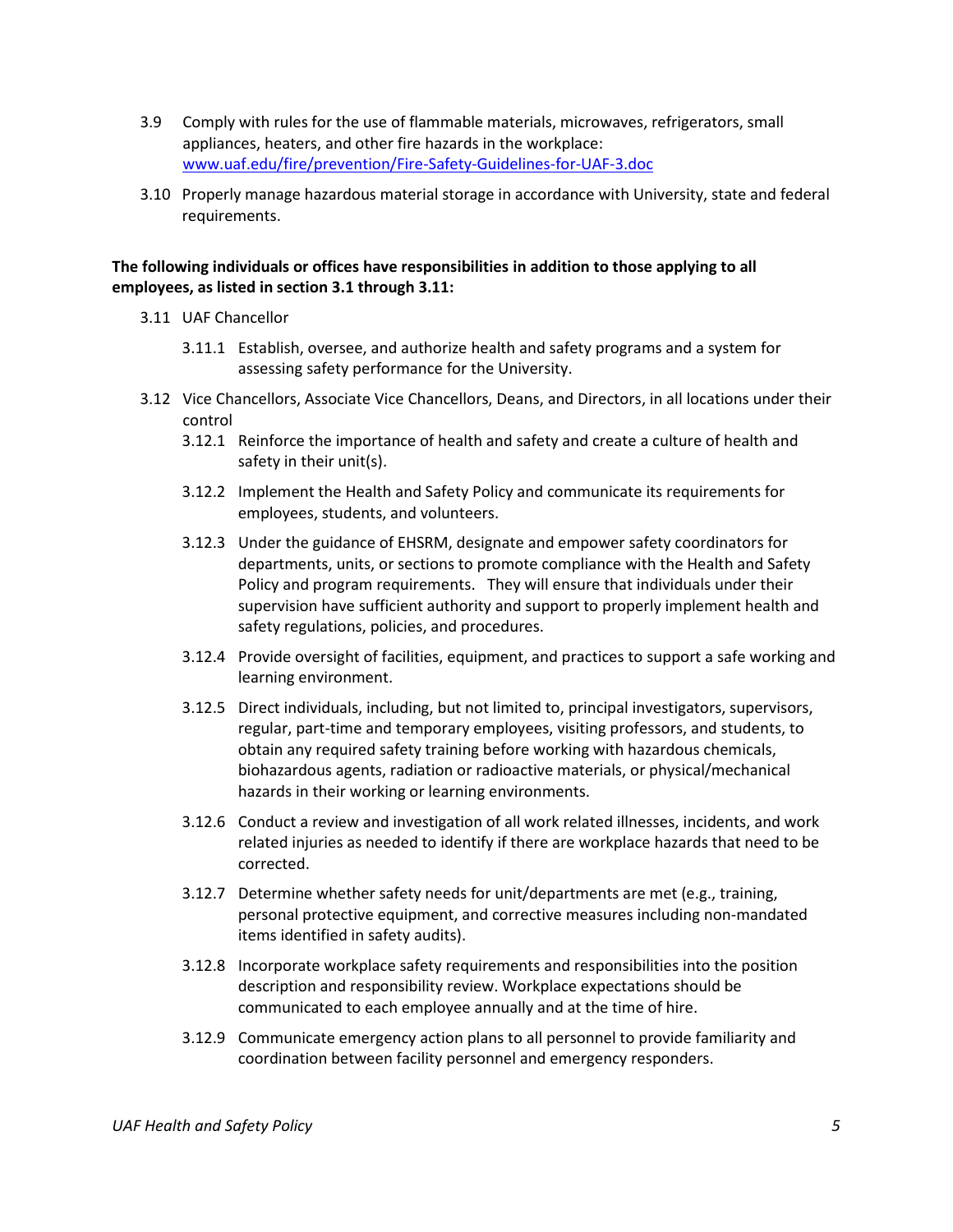- 3.12.10 Commit resources for correction of health and safety deficiencies.
- 3.13 Faculty, Principal Investigators, Department Chairs/Heads and Supervisors
	- 3.13.1 Provide guidance in the implementation of the University's Health and Safety policy and all other University Safety Programs in work areas under their supervision and control, including classrooms and class laboratories for instructional faculty.
	- 3.13.2 Provide an onboarding process to new employees, students, and volunteers prior to hazardous exposure that encompasses the provisions of this section as well as a review of any safety or emergency equipment they may be tasked to use, review of applicable job hazards analysis or procedures, required training deadlines, and a review of any other hazardous processes in which they may be involved.
	- 3.13.3 Ensure Hazard Communications programs for each area are prepared and updated, and that all employees are informed of hazards associated with their duties.
	- 3.13.4 Direct employees, students, and volunteers under their supervision to complete and comply with:
		- Basic Safety Training as required by EHSRM
		- Emergency Action Plan (EAP) training which is completed by the supervisor, PI, or other designated departmental person
		- Supervisor Safety Training, if the individual is a supervisor.
		- Driver Training (for those who drive UAF vehicles, personal vehicles on University business, or leased/rental cars on University business)
		- **•** Substance Abuse Policy familiarization
		- Protection of Minors Policy
		- All institutional department and protocol specific safety training
		- All grant specific required safety training
		- All state and federal required safety training
	- 3.13.5 Maintain workplaces and equipment under their control in a safe, well-kept condition.
	- 3.13.6 Evaluate workplace hazards within their departments using the Job Hazard Analysis (JHA) process to identify workplace hazards and recommend appropriate engineering or administrative controls, or personal protective equipment to protect against any identified hazards. EHSRM provides training and consultation on developing JHAs.
	- 3.13.7 Conduct a review and investigation of all work related illnesses, incidents, and work related injuries as needed to identify if there are workplace hazards that need to be corrected.
	- 3.13.8 Ensure that employees, volunteers and students properly manage hazardous material storage in accordance with University, state and federal requirements.
- 3.14 Environmental, Health, Safety, and Risk Management (EHSRM)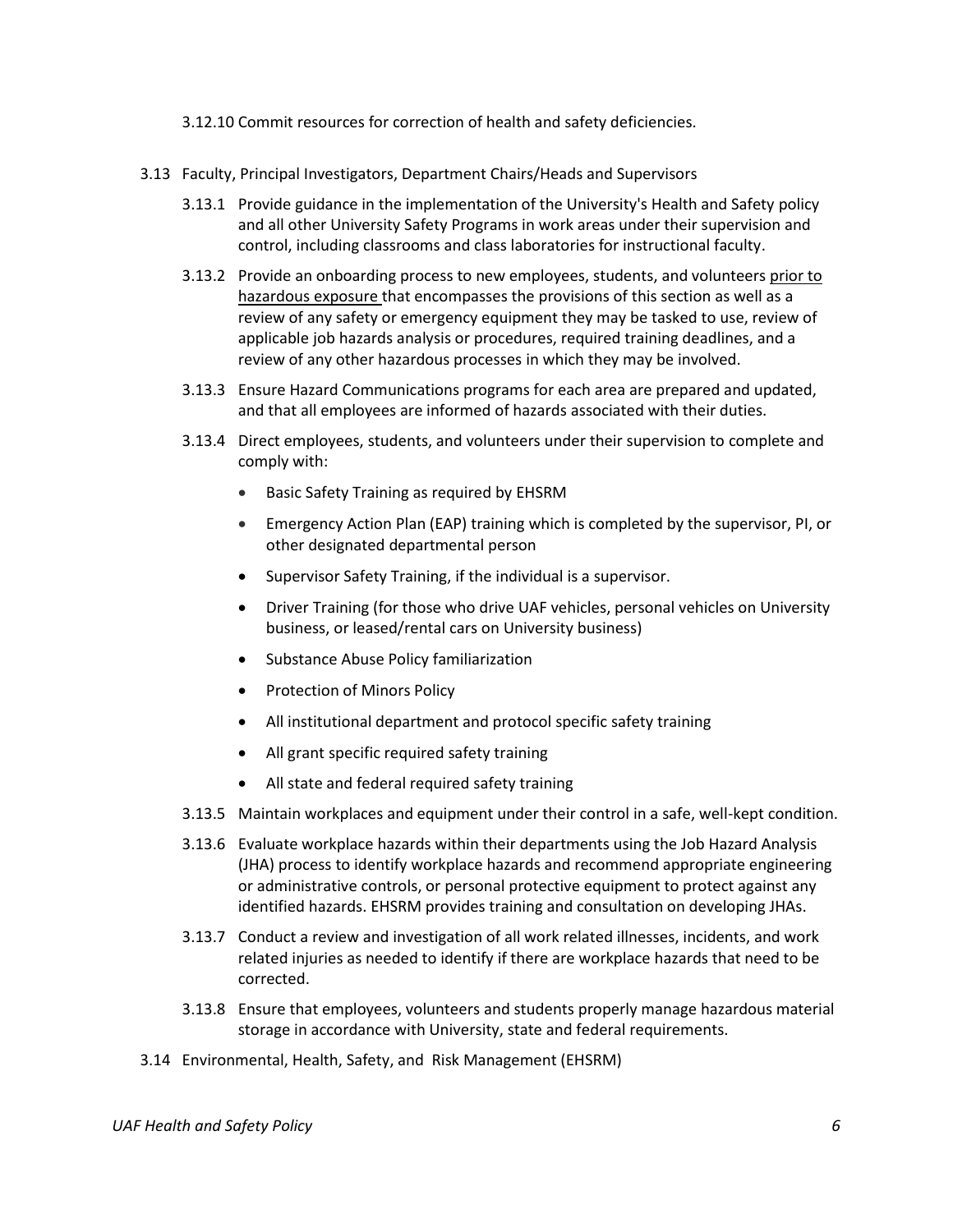- 3.14.1 Advise the University community of its responsibilities regarding the Health and Safety Policy.
- 3.14.2 Provide guidelines to assist and help the University ensure compliance as it relates to relevant environmental, health, and safety laws, regulations, policies, and guidelines.
- 3.14.3 Recommend programs and actions for compliance.
- 3.14.4 Consult with regulators and other external entities on behalf of the University.
- 3.14.5 Provide guidance and assistance in identifying, evaluating and correcting safety and health hazards.
- 3.14.6 Conduct investigations and analyses of occupational incidents, injuries and illnesses.
- 3.14.7 Identify noncompliant situations and recommend improvements to those who are responsible for departments, laboratories, units and work areas.
- 3.14.8 Provide guidance for proper management of hazardous materials.
- 3.14.9 Execute responsibilities involving inspections and enforcement delegated by the SCCC or additional University safety committees established by the SCCC or the Chancellor.
- 3.14.10 In cases of imminent danger to life or health, order cessation of hazardous activity until the danger from such a condition is abated or adequate measures have been taken.
- 3.14.11 Review contractor safety plans for completeness and provide applicable feedback to project/contract managers.
- 3.15 [University Police](http://www.police.nmsu.edu/) Department
	- 3.15.1 Police services
	- 3.15.2 [Security](http://safety.nmsu.edu/emergency.htm)
- 3.16 University Fire Department
	- 3.16.1 Providing responses to fires and operations level hazardous materials incidents and other life-threatening emergencies on the Fairbanks campus.
	- 3.16.2 Providing emergency medical services.
	- 3.16.3 Complete annual testing of fire hydrants on the Fairbanks Campus.
	- 3.16.4 Manage and implement the AED program
	- 3.16.5 The Fire Chief is the UAF Emergency Management Coordinator. For questions regarding emergency preparedness at UAF contacthttp://www.uaf.edu/fire/
- 3.17 Facilities Services
	- 3.17.1 Maintaining and inspecting fire suppression systems, alarms, and extinguishers in campus buildings.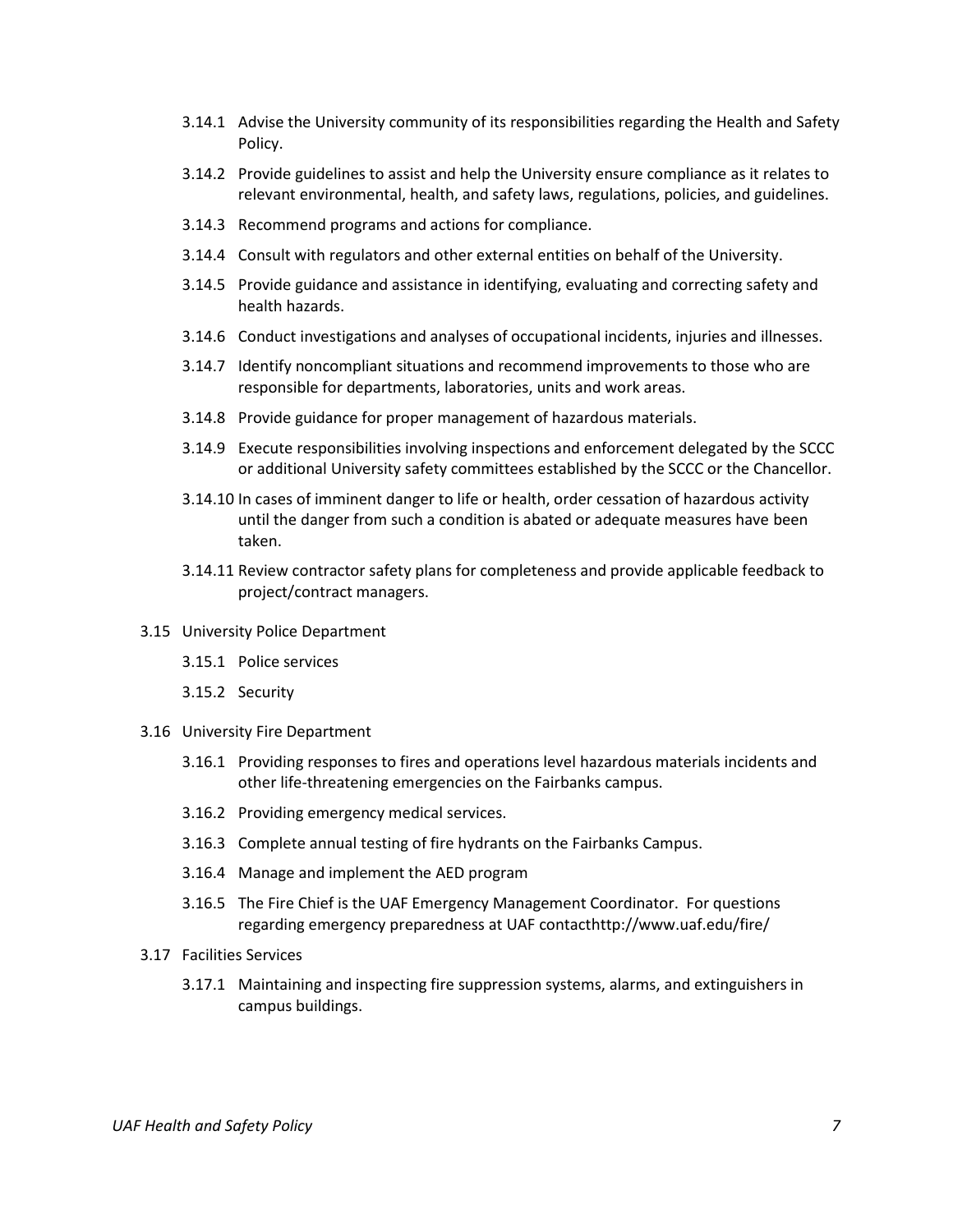3.18 SCCC (Safety and Compliance Coordinating Committee)

The SCCC oversees University compliance with the Health and Safety Program and is responsible for making recommendations to the Chancellor that further university efforts to provide a safe and compliant workplace. The SCCC also serves as a forum to establish priorities, communicate, and coordinate safety and compliance related issues associated with current and future programs and projects. The core purpose of the committee is to ensure UAF is a safe, healthy and thriving place to learn, live, work and play.

- 3.19 Oversight Committees
	- 3.19.1 Institutiona[l Animal Use](http://www.uaf.edu/iacuc/) and Care Committee (IACUC) provides oversight for all uses of vertebrate animals at UAF and plays an integral role in ensuring the health and safety of employees, students, and volunteers, and visitors accessing the UAF animal facilities.
	- 3.19.2 [Biosafety](http://www.uaf.edu/ibc) Committee provides oversight and guidance for all campus needs related to research and teaching involving the use of recombinant nucleic acids, artificial gene transfer, infectious agents, and biologically derived toxins.
	- 3.19.3 The Institutional Review Board (IRB) reviews all research projects under the auspices of UAF that involve [human](http://www.uaf.edu/irb) subjects to ensure compliance with federal regulations and assure protection of human participants in research.
- 3.20 Contractors
	- 3.20.1 Architects, engineers, general contractors and subcontractors under contract with UAF will comply with the UAF Design Standards that include safety requirements: [http://www.uaf.edu/fs/resource-information/design-standards/.](http://www.uaf.edu/fs/resource-information/design-standards/)
	- 3.20.2 Contractors will comply with all applicable health and safety laws and regulations. Serious or willful non-compliance may be grounds for termination of the contract. While on campus, contractors will comply with this policy.
	- 3.20.3 Contractors will provide Safety Plans to EHSRM for review and comment prior to start of work.
	- 3.20.4 Contractors will maintain and make readily available a Material Safety Data Sheet or Safety Data Sheet for each hazardous material used on site.

## **NON-COMPLIANCE**

- 1. University employees are subject to disciplinary action, up to and including termination, if they disregard or fail to comply with established health and safety policies and procedures.
- 2. Non-compliance with OSHA and other regulatory agency requirements may result in citations and penalties/fines. Departments may be charged for the fine or a portion of the fine based on their participation in the notice of violation.
- 3. Students who disregard or fail to comply with established health and safety policies and procedures are subject to review under the Student Honor Code, and if circumstances warrant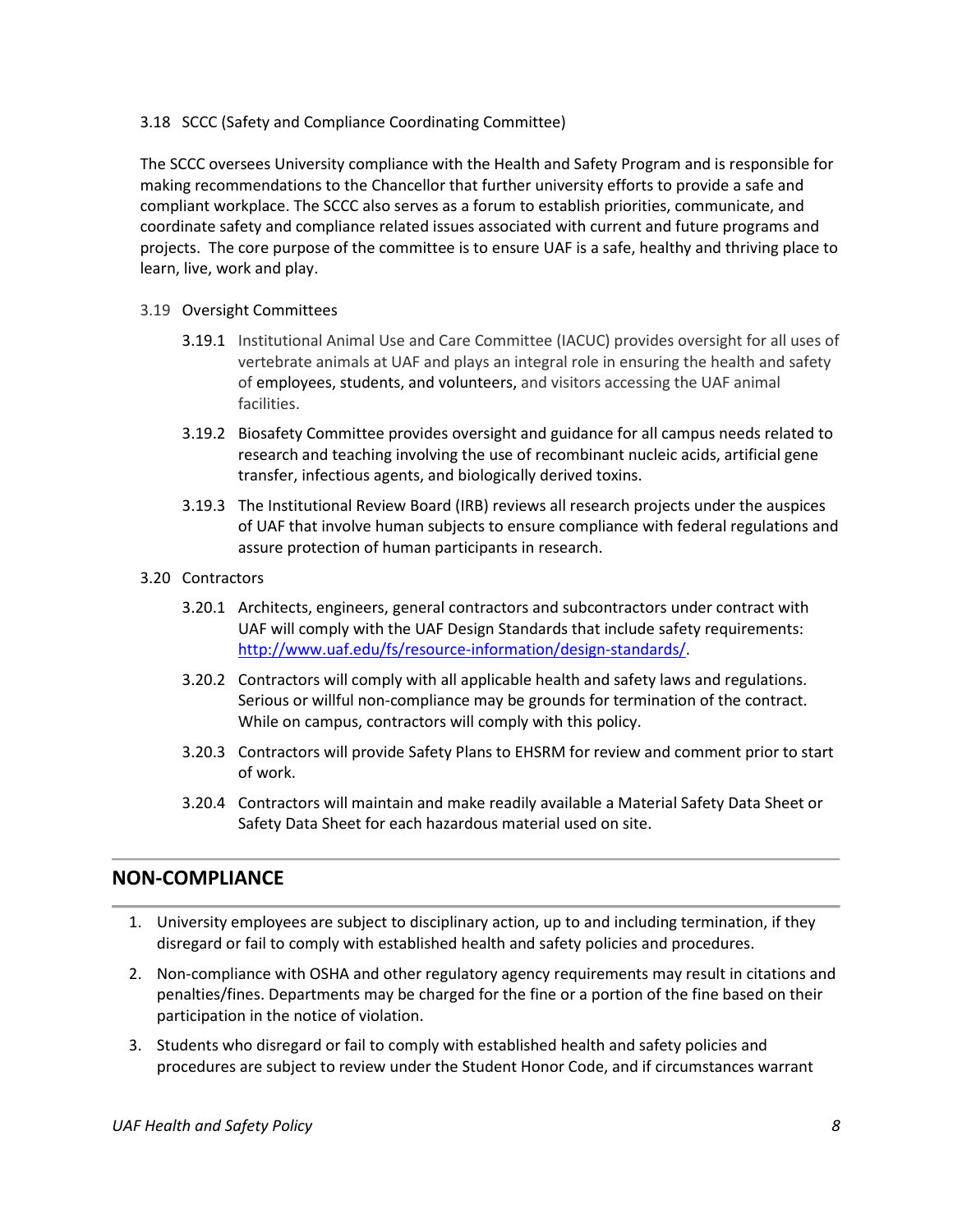they are subject to termination of enrollment or other necessary measures to protect their safety and the safety of others

4. Volunteers or other non-university employees may be restricted from participating in activities in association with the university.

#### **EXCEPTIONS**

There are no exceptions to this policy.